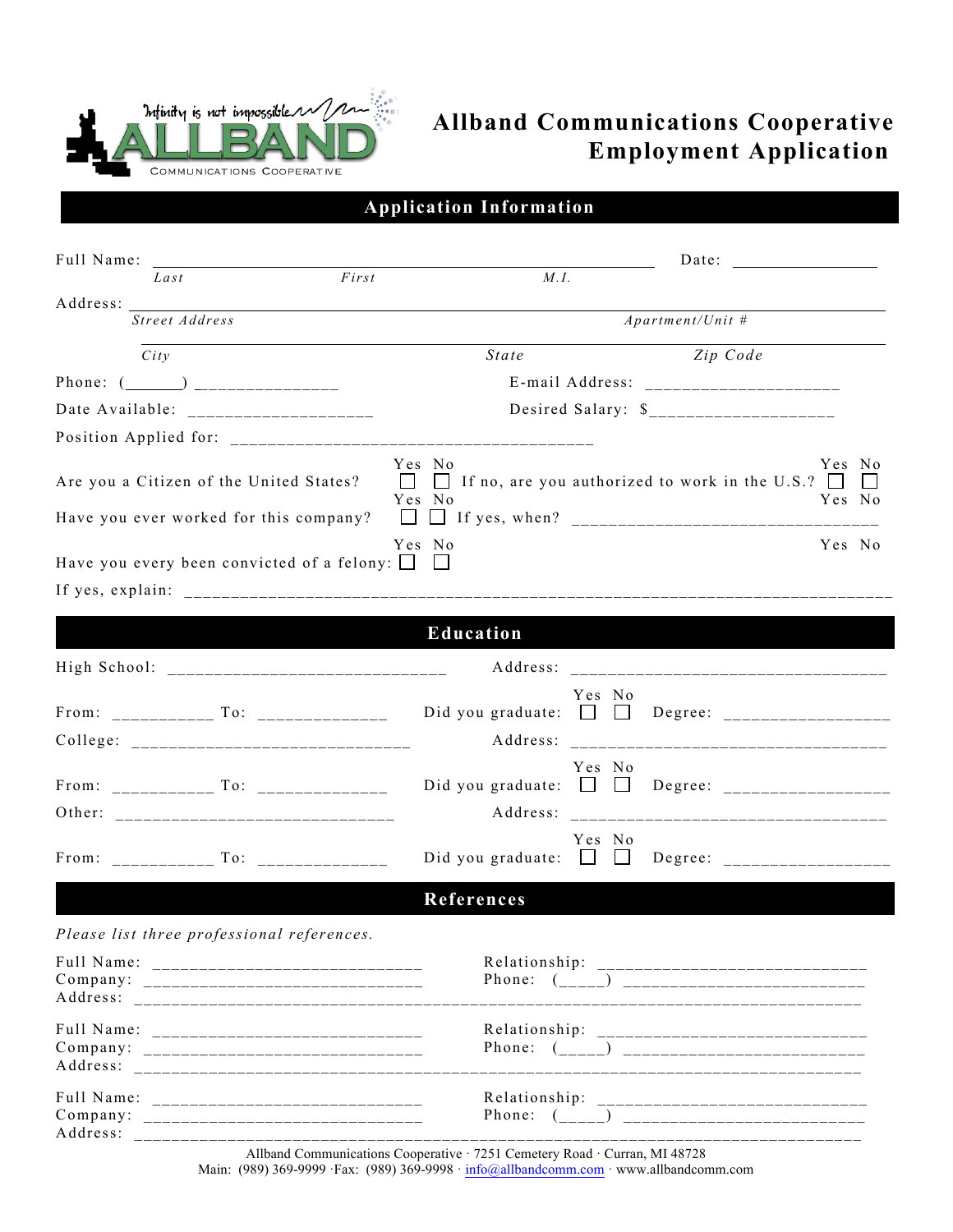## **Previous Employment**

|  | Job Title: __________________________ Starting Salary: \$______________ Ending Salary: \$____________ |        |                                                                                                     |
|--|-------------------------------------------------------------------------------------------------------|--------|-----------------------------------------------------------------------------------------------------|
|  |                                                                                                       |        |                                                                                                     |
|  |                                                                                                       |        |                                                                                                     |
|  | May we contact your previous supervisor for a reference? $\Box$ $\Box$                                | Yes No |                                                                                                     |
|  |                                                                                                       |        |                                                                                                     |
|  |                                                                                                       |        |                                                                                                     |
|  |                                                                                                       |        | Job Title: ________________________ Starting Salary: \$______________ Ending Salary: \$____________ |
|  |                                                                                                       |        |                                                                                                     |
|  |                                                                                                       |        |                                                                                                     |
|  | May we contact your previous supervisor for a reference? $\Box$ $\Box$                                | Yes No |                                                                                                     |
|  |                                                                                                       |        |                                                                                                     |
|  |                                                                                                       |        |                                                                                                     |
|  |                                                                                                       |        | Job Title: ________________________ Starting Salary: \$______________ Ending Salary: \$___________  |
|  |                                                                                                       |        |                                                                                                     |
|  |                                                                                                       |        |                                                                                                     |
|  | May we contact your previous supervisor for a reference? $\Box$ $\Box$                                | Yes No |                                                                                                     |

| <b>Military Service</b>           |                    |     |  |  |  |  |  |
|-----------------------------------|--------------------|-----|--|--|--|--|--|
| Branch:                           | From:              | To: |  |  |  |  |  |
| Rank of Discharge:                | Type of Discharge: |     |  |  |  |  |  |
| If other than honorable, explain: |                    |     |  |  |  |  |  |

## **Disclaimer and Signature**

I certify that the information given herein is true and complete to the best of my knowledge. I authorize you to make such investigations and inquiries of the information provided herein and other matters related thereto as may be necessary. I hereby release employers, schools, other persons, institutions, or businesses from all liability in responding to inquiries in connection with my application. I understand that false or misleading information given in my application or during interview may result in a refusal to hire or discharge in the event of employment. I understand and agree that, if hired, my employment is at will. I